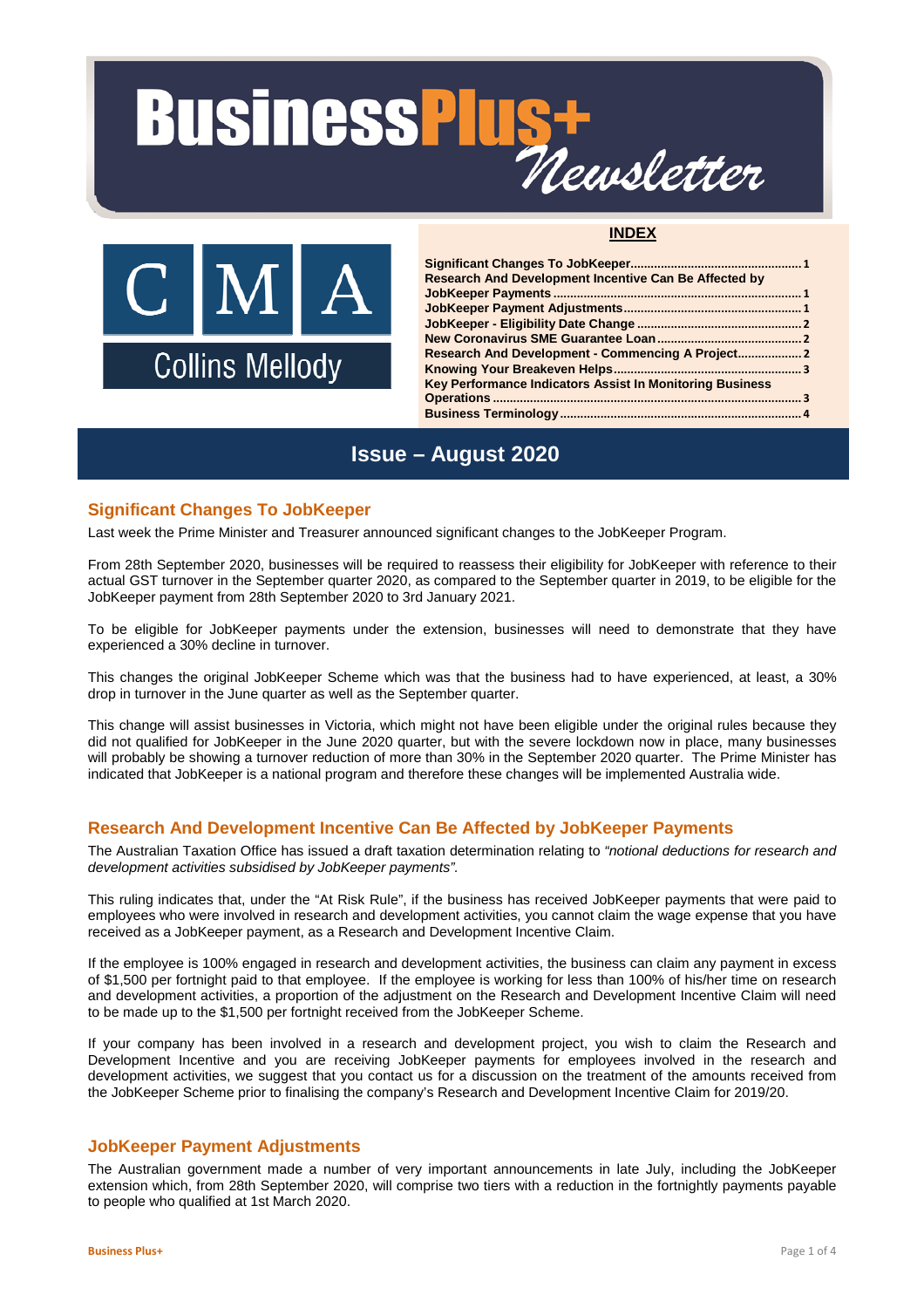Tier 1 applies to people who were working more than 20 hours per week at 1st March 2020. Tier 2 applies to people who were working less than 20 hours per week at 1st March 2020. In both cases, the people must still be employed by the business/charity.

Tier 1 payments from 28th September 2020 to 3rd January 2021 will be \$1,200 per fortnight and from 3rd January 2021 to 28th March 2021 will be \$1,000 per fortnight. Tier 2 payments from 28th September 2020 to 3rd January 2021 will be \$750 per fortnight and from 3rd January 2021 will be \$650 per fortnight.

## **JobKeeper - Eligibility Date Change**

Expanded eligibility criteria for the JobKeeper Program was announced by the Federal Treasurer last week in response to further lockdowns in Victoria and other parts of Australia.

Under the new guidelines, an employee now only has to have been employed since 1st July 2020 instead of 1st March 2020 to be eligible for JobKeeper payments. The government believes that this will mean that more people will be able to qualify for the JobKeeper payments in the period July to September.

If you have any questions about any aspects of the operation of the expanded JobKeeper Program, please do not hesitate to contact the accountant in our organisation with whom you normally deal.

## **New Coronavirus SME Guarantee Loan**

The Australian government has announced the introduction of a new loan for SMEs and businesses with up to 200 employees which will be available from banks from 1st October 2020.

The new Coronavirus SME Guarantee Loan will be for amounts of up to \$1 million, repayable over a 5 year period. These loans will be 50% guaranteed by the Australian government. Loan applications will be open until 30th June 2021.

The loans can be used for any business purpose, not just for "working capital purposes", as was the requirement for the original Coronavirus SME Guarantee Loans of up to \$250,000.

We anticipate that banks will require full documentation to be submitted as part of the loan application for the new Coronavirus SME Guarantee Loan. These will probably include a Business Plan for the period of 5 years, Budgets and Cashflow Forecasts and financial accounts for the year ended 30th June 2020.

If you are interested in applying for these loans, please do not hesitate to contact the person in our firm with whom you normally deal.

## **Research And Development - Commencing A Project**

To obtain the Research and Development Incentive (for companies with turnovers under \$20 million per annum currently 43.5%) for eligible research and development expenditure.

Only companies can claim the Research and Development Incentive which is conducted on the "self-assessment basis" – the company has to maintain adequate records to substantiate that the research and development activities were actually conducted.

The experiments do not have to culminate in a commercially successful outcome to be able to be claimed as research and development incentive so long as the research and development process has been conducted in accordance with the requirements of the legislation.

The company must have spent at least \$20,000 in the financial year on legitimate research and development activities.

Research and development normally commences from the identification of an 'idea' and some preliminary investigation. The 'idea' would normally have been generated from the company's leadership team or team members having a discussion perhaps over a cup of coffee and deciding that a particular 'idea' might be worthwhile looking at to see whether it would improve a process, product or service that was being utilised within the business.

The team that is working on the project needs to undertake 'prior art searches'. At the beginning, this will be a preliminary prior art search to enquire as to whether there is any evidence that a product, process or service similar to that which is being developed from the 'idea' is already known. Prior art does not need to exist physically or be commercially available. It's enough that someone, somewhere, in the world sometime previously has described or shown or made something that contains the use of technology that is very similar to the idea that is being discussed.

An existing product is the most obvious form of prior art. This can lead many inventors to make a common mistake: just because they cannot find a product containing their invention for sale in any shops, or distributors or on the Internet, they assume that their invention must be novel. The reality is very different. Many inventions never become products, yet there may be evidence of them somewhere. That evidence – whatever form it may take – will be 'prior art'.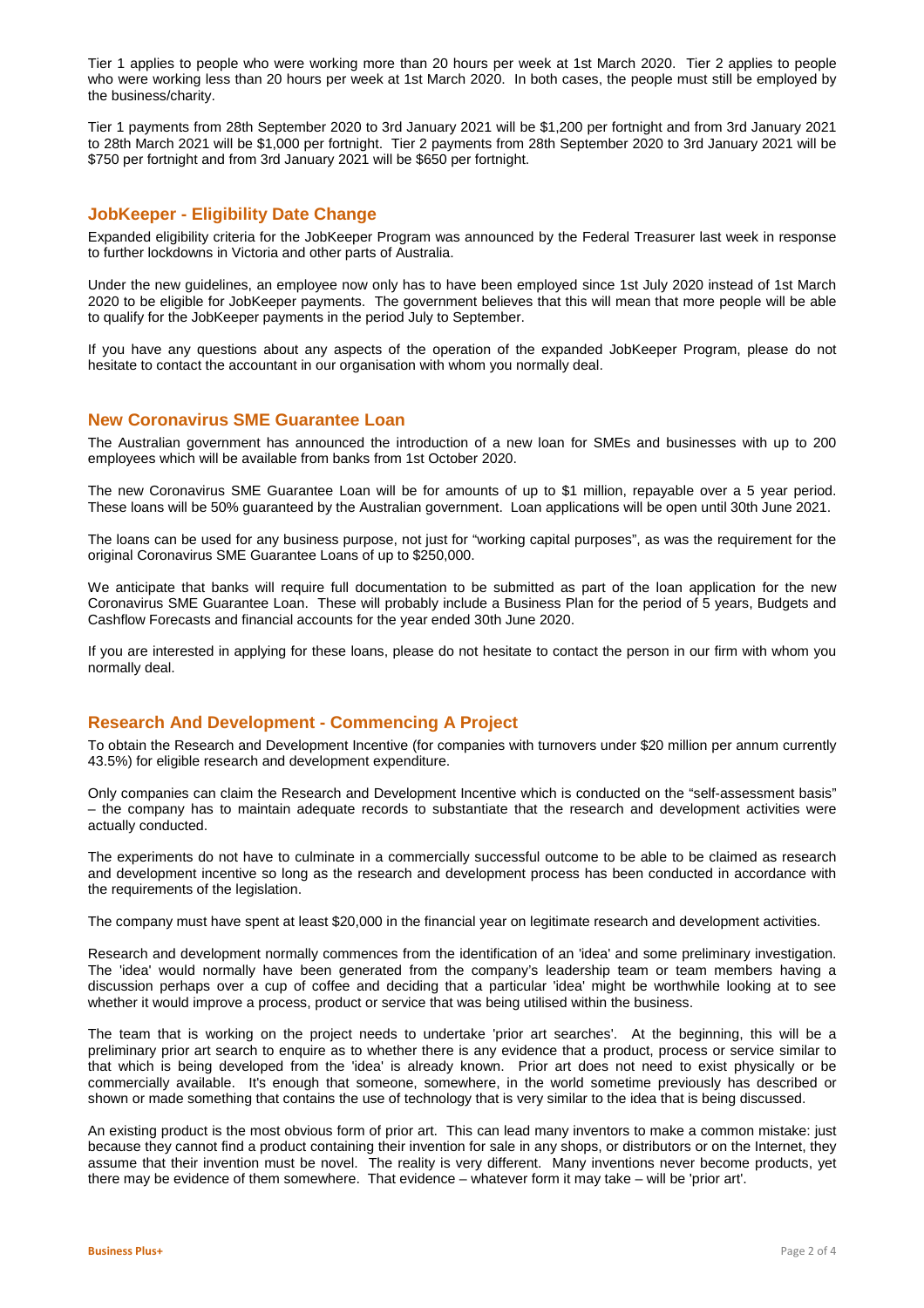If no prior art is identified from this preliminary research, it is reasonable to move on to the next stage which is the determination of a hypothesis or a number of hypothesis. A 'hypothesis' requires a statement to be proven right or wrong by conducting an experiment. A 'hypothesis' relates to a particular matter by conducting:

- experimental activities (whose outcomes can only be determined by a progression of work);
- that proceeds from hypothesis to experiment, observation and evaluation and leads to ultimate conclusions; and
- the systematic progression of work is conducted for the purpose of generating new knowledge.

The hypothesis statement needs to be recorded in writing and then by experiment needs to be proven or disproven.

If the small team developing this concept of a new 'idea' is satisfied that they're able to proceed on a legitimate research and development project, it is advisable to then produce a Research and Development Plan which identifies the hypothesis or hypotheses and outlines the new knowledge to be obtained. It is desirable to prepare a Research and Development Budget on this project and submit the Research and Development Plan and the Research and Development Budget to the Board of Directors for approval. Then the research and development process can begin with accurate records being kept of all experiments and the results, as well as the costs.

If you are interested in having a discussion relative to a research and development project for your company, please do not hesitate to contact the accountant in our organisation with whom you normally deal.

## **Knowing Your Breakeven Helps**

One of the key bits of information that most business operators utilise is knowing their break even sales. Breakeven sales is the level of sales necessary to cover all variable and fixed expenses i.e. the point of no profit or no loss. The gross profit percentage being earned by the business is a very important component of the calculation of breakeven.

If the operating expenses for the business are \$430,000 and the gross profit percentage being achieved is 45%, this means that the breakeven is \$955,555 which is calculated as follows:

| <b>Operating Costs</b>         | \$430,000<br>45 | x | <u> 100</u> | \$955,555 |
|--------------------------------|-----------------|---|-------------|-----------|
| <u>Proof:</u>                  |                 |   |             |           |
| Sales                          |                 |   |             | \$955,555 |
| Gross Profit 45%               |                 |   |             | \$430,000 |
| <b>Less Operating Expenses</b> |                 |   |             | \$430,000 |
| Profit/(Loss)                  |                 |   |             | Nil       |

You could calculate your breakeven requirements for each day or each week. This can be very beneficial in planning your business activities and motivating your team to achieve the targeted sales rate.

If you would like some assistance on the analysis of your business, relative to your breakeven calculation, please don't hesitate to contact the accountant in our organisation with whom you normally deal.

## **Key Performance Indicators Assist In Monitoring Business Operations**

The purpose of Key Performance Indicators is to measure value. Key Performance Indicators can be used to manage performance improvement. This is achieved by firstly identifying the key information that is required by management to get a strong 'feel' for how a particular operation of the business is performing. This is primarily achieved by comparing a calculated indicator with the budget amount for that indicator and the results for the previous day, week or month for that indicator, so that it becomes very obvious if there has been a significant variation between what is expected and what has been the norm. Management should then investigate that variation to see first of all whether an error has been made on the calculation and, if not, to explore what has caused the variation to occur.

Some examples of Key Performance Indicators are as follows:

- **Gross Profit Percentage** this is the answer to a calculation of the gross profit for a period of time being divided by the sales revenue multiplied by 100 over 1. If the business has a similar product mix of sales from one week to the next then the gross profit percentage normally remains consistent, unless there has been a significant change in either purchase price of products or the selling prices of products by the business.
- **Labour to Turnover Percentage** this can be a guide as to whether the business operation has more employees working at a particular time than what is normal. There could be a good reason for this – a team member may be in training to perform a specific role and the person that normally fills that role is still in situ which means the wages costs for that week is going to be higher. When management investigates they will ascertain what the reason is for the increase in the labour turnover percentage.
- **Reworks** in manufacturing processes it is very common to calculate the percentage of reworks in a day. This can be achieved by calculating the value of the products that have had to be redone and expressing that as a percentage over the total production to determine the percentage. It is normal for all manufacturing businesses to have a rework percentage but one of the key roles for management is to monitor that percentage. The best way of doing that is for you to determine a Key Performance Indicator so that that figure is compared to what the result was on previous occasions so that management is aware of additional problems that need to be investigated. The problem could be that a new team member has not been properly trained and has had a lot of rejected product. The problem can then be fixed.